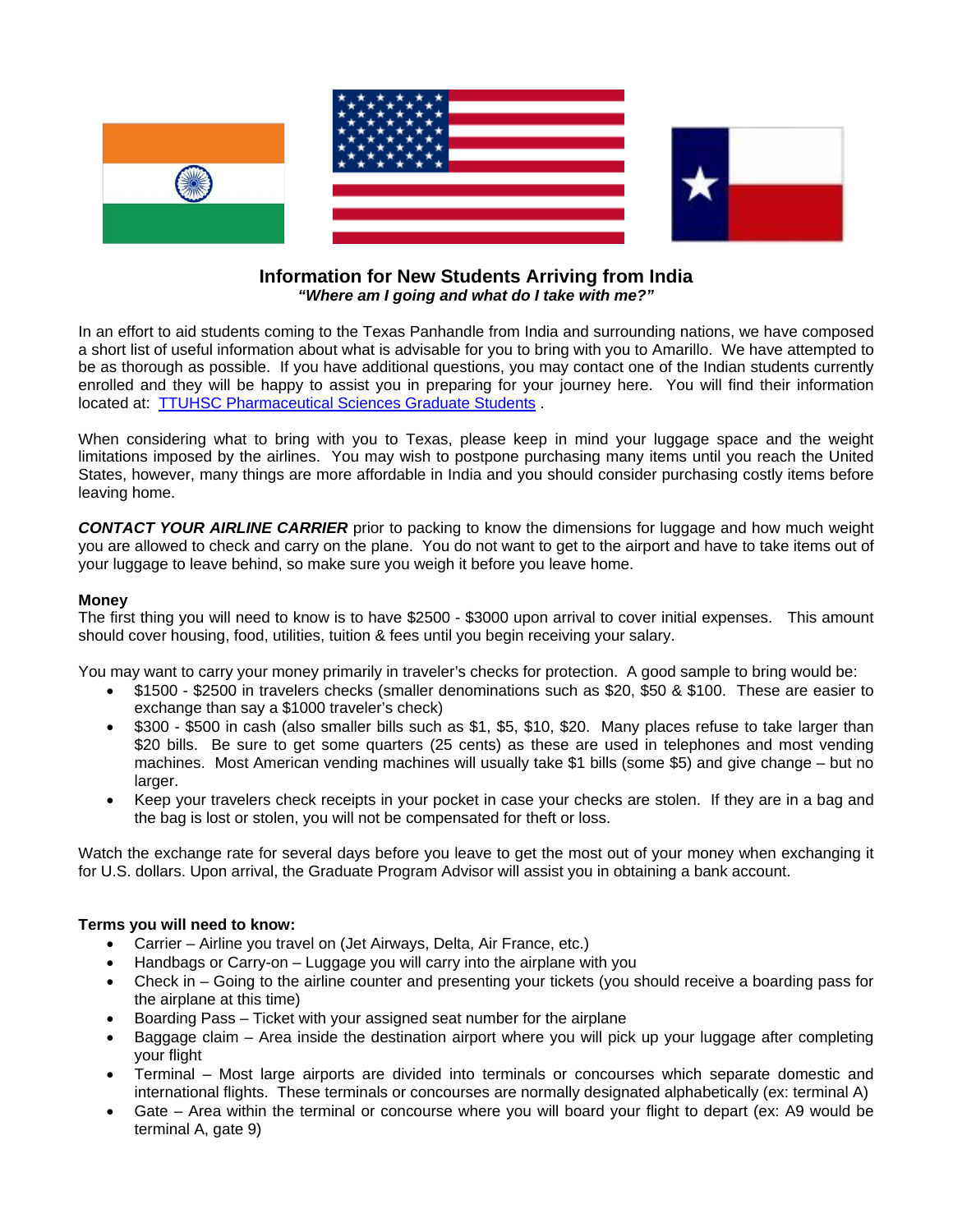- I-94 Forms Official document given to you by your flight attendant on the last flight of your trip. These must be completed and surrendered to the U.S. CBP officer upon arrival in the United States. For more information you may go to the U.S. Customs and Border Protection web-site at: [I-94 Instructions-U.S. Customs & Border Protection](http://www.cbp.gov/xp/cgov/travel/id_visa/i-94_instructions/filling_out_i94.xml)
- Customs forms Given to you along with the I-94. This must be completed and surrendered along with the I-94 upon arrival in the United States. This contains declarations of what you are carrying with you.

# **Documents**

- Passport, I-20, Visa
- Offer letter from Asst. Dean of the Graduate School of Biomedical Sciences (Dr. Barbara Pence)
- International Driving Permit (if you have one)
- Financial guarantees & letters from sponsors
- Medical certificates and proof of vaccinations
- Transcripts
- Degree certificate or provisional certificate
- I-94 form ( see above)

Note: Your proof of vaccination must indicate that you have received two (2) MMR shots. This is a requirement of the university and you must have received the shots at least 30 days apart. Students may obtain the immunization after they arrive in Amarillo, however they are somewhat costly (~\$60). Failure to comply with this requirement will result in a hold being placed on the student's records.

You are advised to keep original copies of all of your documents with you in your carry on bag at all times while traveling. *DO NOT LET YOUR CARRY ON BAG OUT OF YOUR SIGHT – EVER – NOT EVEN FOR A MOMENT*. You do not want to have someone put something in your bag that could get you in trouble, nor do you want your things stolen. You should also put photo copies of your passport, I-20, Visa and offer letter in each bag that you check at the air terminal.

# **Textbooks**

- "Pharmacology" by Rang and Dale
- Goodman and Gilman's "The Pharmacological Basis of Therapeutics"

These textbooks are standard for all graduate students in the Pharmaceutical Sciences department. Textbooks here are very expensive, so you should seriously consider bringing these with you. You should also contact a current student to find out about any additional texts that are being used so that you may purchase them also before you leave.

# **Apparel**

- Light clothing (t-shirts, jeans, shorts) for summer.
- Warm clothing (sweaters, long sleeve shirts, jeans) for winter
- Warm jacket or coat
- One native/traditional outfit
- Enough undergarments to keep you from having to go to the laundry too much. (14 days worth)
- Belts (expensive here)
- 1-2 towels (ordinary towels are better than turkey towels)
- 1 set of double bed sheets (cheap ones costs ~\$20 here)
- 1 warm blanket (costs ~\$15 here)

Most clothing can be purchased reasonably once you arrive in Amarillo, however you will want to bring at least one native (traditional) outfit for Indian holidays and special occasions. Since business attire in the United States is somewhat different than in India, you will want to purchase a business suit once you arrive for interviews or presentations. It is expected for you to dress appropriately when presenting a lecture or interviewing for positions.

If arriving in the summer or fall, it is not advisable to bring a lot of heavy winter clothing. These may be purchased here and will only weigh your luggage down unnecessarily.

If arriving in December or January for the Spring term you will likely need a warm jacket or possibly a wool coat that could be carried on the plane with you. You will also need wool caps, gloves and coats which can be purchased here very reasonably. Sweaters that can be removed in the lab are also good to have. Cold weather usually doesn't begin until late October, so there is plenty of time for students arriving in the summer and fall to acquire appropriate clothing.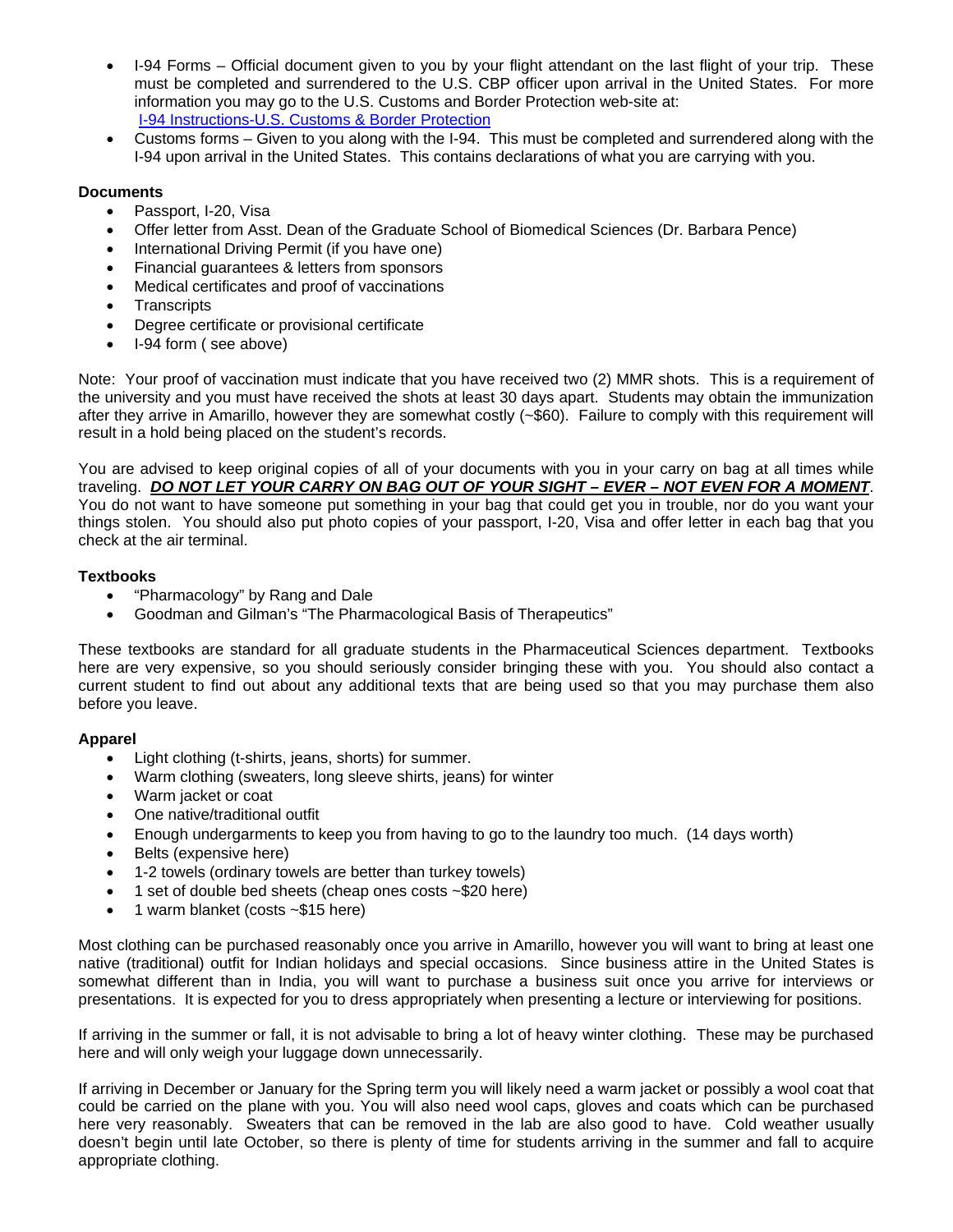Weather in Amarillo is varied and unpredictable. Winter is usually mild, with average temperatures of 55°F (13°C), however weather changes quickly and dramatically in the Panhandle and we do have ice and snow storms most winters. Temperatures can be as low as  $0^{\circ}F$  (-18 $^{\circ}C$ ), and with the wind factored in (which blows most of the time), it could be as low as -10°F(-23°C). Warm clothing is essential to protect from wind chill and frost bite. The summer is very hot and dry with an average temperature of 92°F (33°C) most days from June thru mid September so light clothing is a must.

### **Footwear**

- One formal pair of leather shoes
- One pair casual sports/athletic shoes
- One pair of sandals/chappal and or/Hawaii slippers
- At least 10 pairs of socks.

Formal leather shoes are somewhat expensive, so you might want to bring one pair with you. Athletic or casual sports shoes are very reasonable here. Open toe shoes such as slides or sandals are not approved for wear in the laboratories for safety reasons; however they are worn extensively away from the labs.

#### **Housing**

There is no campus housing in Amarillo, therefore be prepared to live in a motel for the first few days after you arrive. Motel rooms cost approximately \$30-\$60 per day and you should include an additional \$10-\$15 per day for food. To rent an apartment you will need to have a minimum of one month's rent as a down payment in addition to your first month's rent. Apartments close to the school generally cost around \$350-\$475 per month, so you will need \$700 - \$950 when you arrive to rent an apartment.

You may wish to contact some of the students here to see if you can make arrangements to live with someone until you can decide where you will locate. Many of our students find sharing expenses to be beneficial in keeping the cost of living down.

#### **Food Items**

There is a small Indian Store in Amarillo that carries most of the food and spice items you would wish to purchase. In order to keep expenses down when you first arrive you may wish to bring some non-perishable items such as spices, rice, noodle packets, Dal, salt, sugar, Tea/Coffee. Don't overload as these items can cause your baggage weight to go up. Bring just enough to get you started. BE SURE ALL FOOD ITEMS ARE PACKED IN LUGGAGE THAT WILL BE CHECKED AT THE AIRPORT. Do not put food items in your carry-on bag. They no longer allow food of any type inside the cabin of the airplane. Make sure your food items are tightly sealed to insure they do not break open with rough handling of your luggage during transit.

Food at the Indian store here is slightly more expensive due to import charges; however once you begin receiving a salary it is affordable. Most students shop at the local Walmart where food, clothing, house wares, and electrical appliances are very reasonable. Until you are able to drive there is usually someone who is willing to take you to these stores.

#### **Utensils**

You may want to bring the following items to get you started:

- A large pressure cooker with spare gaskets and safety valves. These are much more expensive here than in India – so you may want to make room for this.
- A frying pan, a saucepan and a kadai
- Plate, spoon, glass, etc. for yourself

If you have already confirmed that you will be living with someone, you may wish to contact them before bringing any cooking utensils. They may have the above items, but need you to bring something else. If you are going to have a room-mate that arrives at the same time, you will want to contact them to divide the items you will need to set your apartment kitchen up. This avoids repetition and also keeps the weight of you luggage down.

#### **Medicines**

- Vicks, Iodex, vitamin tablets, Crocin, Disprin, Nebasulf powder, Crepe bandage (1" & 2" size), asst. bandaids, pain killers, antiseptic cream, relaxyl, etc.
- Personal medication
- Spare eyeglasses/contact lenses etc.
- Get a complete medical checkup prior to leaving India